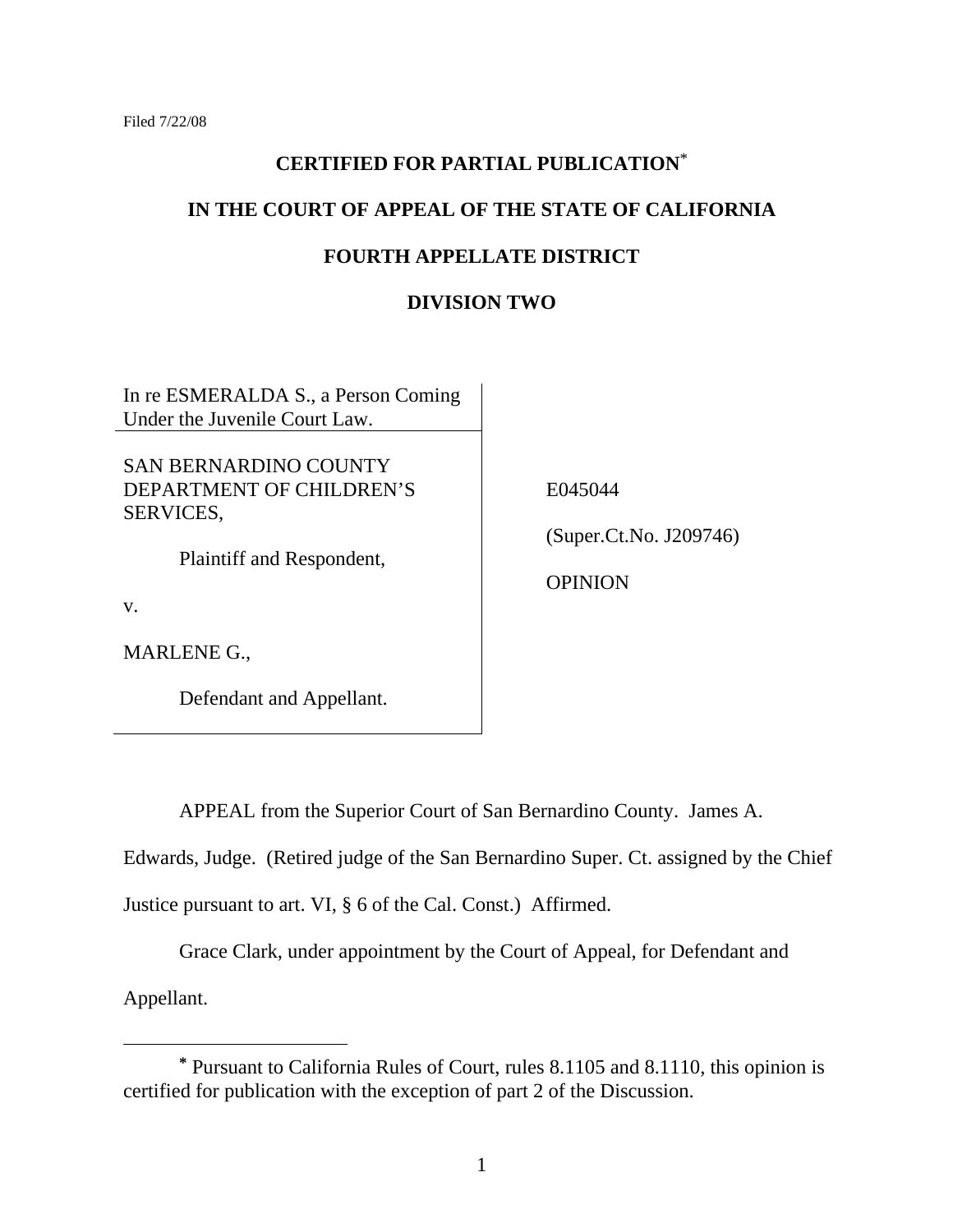Ruth E. Stringer, County Counsel, and Kristina M. Robb, Deputy County Counsel, for Plaintiff and Respondent.

Neil R. Trop, under appointment by the Court of Appeal, for Minor.

 Marlene G. (Mother) appeals from the juvenile court's order terminating her parental rights to her child, Esmeralda. (Welf. & Inst. Code,  $\S$  366.26, subd. (c)(1).)<sup>1</sup> Mother makes two contentions. In the published portion of our Discussion, Mother argues that her due process rights were violated when the juvenile court appointed her a guardian ad litem. In the unpublished portion, Mother contends the juvenile court and the San Bernardino County Department of Children's Services (the Department) did not properly inquire into her and Jesus G.'s (Father) possible American Indian ancestry for purposes of complying with the Indian Child Welfare Act (ICWA).**2** We disagree with Mother's contentions and affirm the judgment.

## **FACTS**

## **1.**

# **DETENTION**

On August 3, 2006, San Bernardino city police attempted to stop Mother for a traffic violation. Mother did not stop and instigated a 12-minute police pursuit, during which she committed several traffic violations. Esmeralda, who was seven months old

 $\overline{a}$ 

**<sup>1</sup>** All further references to code sections are to the Welfare and Institutions Code unless otherwise indicated.

**<sup>2</sup>** Counsel for Esmeralda has submitted a letter brief urging us to affirm the judgment of the juvenile court.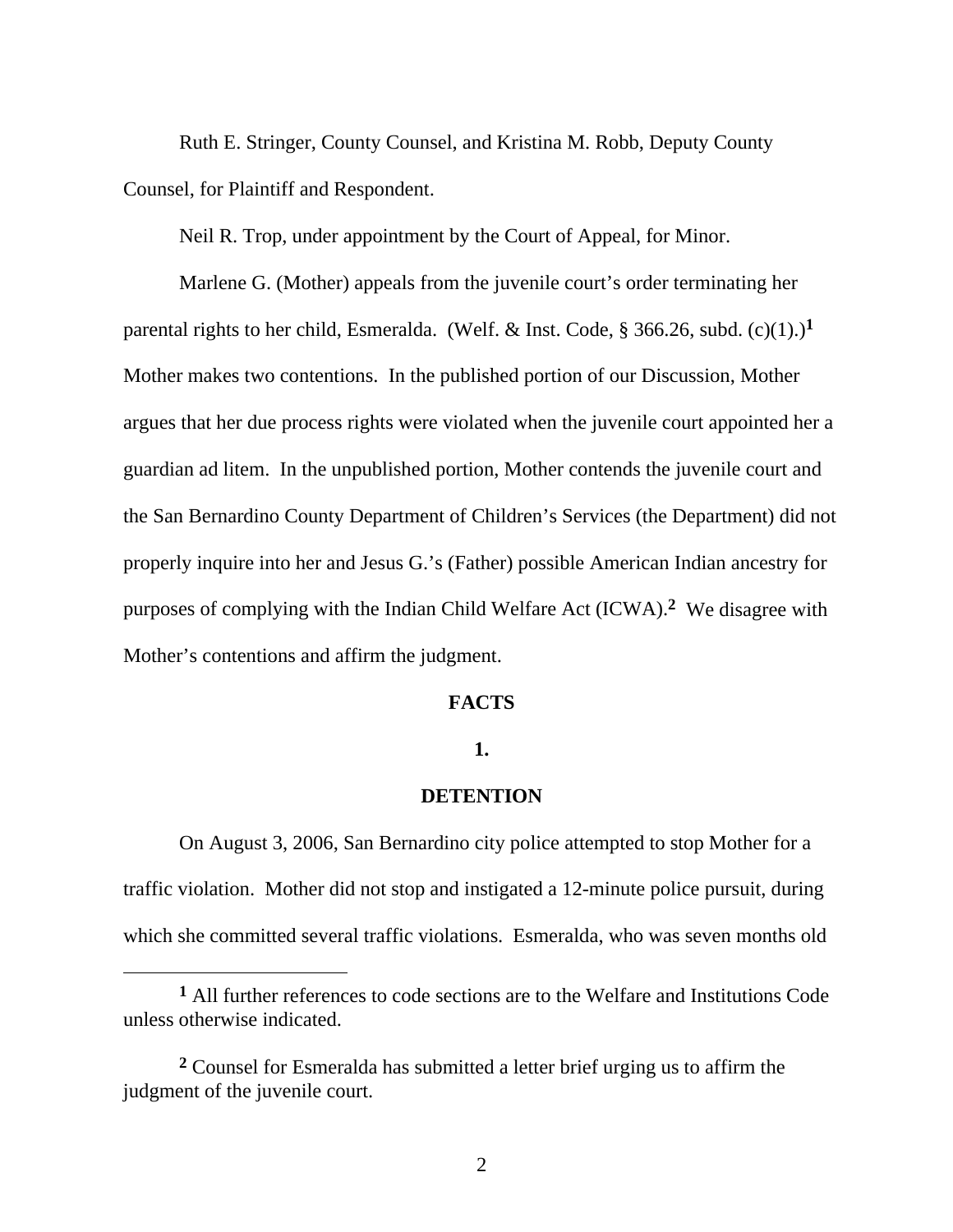at the time, was in Mother's vehicle during the pursuit. Esmeralda was incorrectly strapped into an inappropriately sized car seat. Mother was arrested and jailed for child endangerment. The police contacted the Department.

 Police informed Department employees that they knew Mother, due to prior "domestic issues" at her home. After researching Mother, a Department employee discovered three prior incidents involving Mother. In the first incident, on December 23, 2005, Mother refused to take antibiotics for a fever despite the possibility of transmitting her disease to her infant daughter. Mother was assessed for a possible hold for being a danger to others. (§ 5150.)

 The second incident occurred in May 2006, when Mother reported that her sixyear-old son was raped. The Department investigated and advised the father of Mother's two oldest children to seek sole custody of the children, which he did.

 The third incident occurred in June 2006. Mother informed an employee of the Department that "she was hearing voices telling her that others are trying to break into her home and kill her."

 During the investigation of the current case, two Department employees interviewed Mother's sister-in-law, who lives with Mother, and Mother's paternal aunt, who lives next door to Mother. The sister-in-law stated that Mother often locks herself and Esmeralda in her room, and will not allow anyone access to Esmeralda. Mother stores her feces and urine in jars in the kitchen. Mother wrote the name "Andrew" on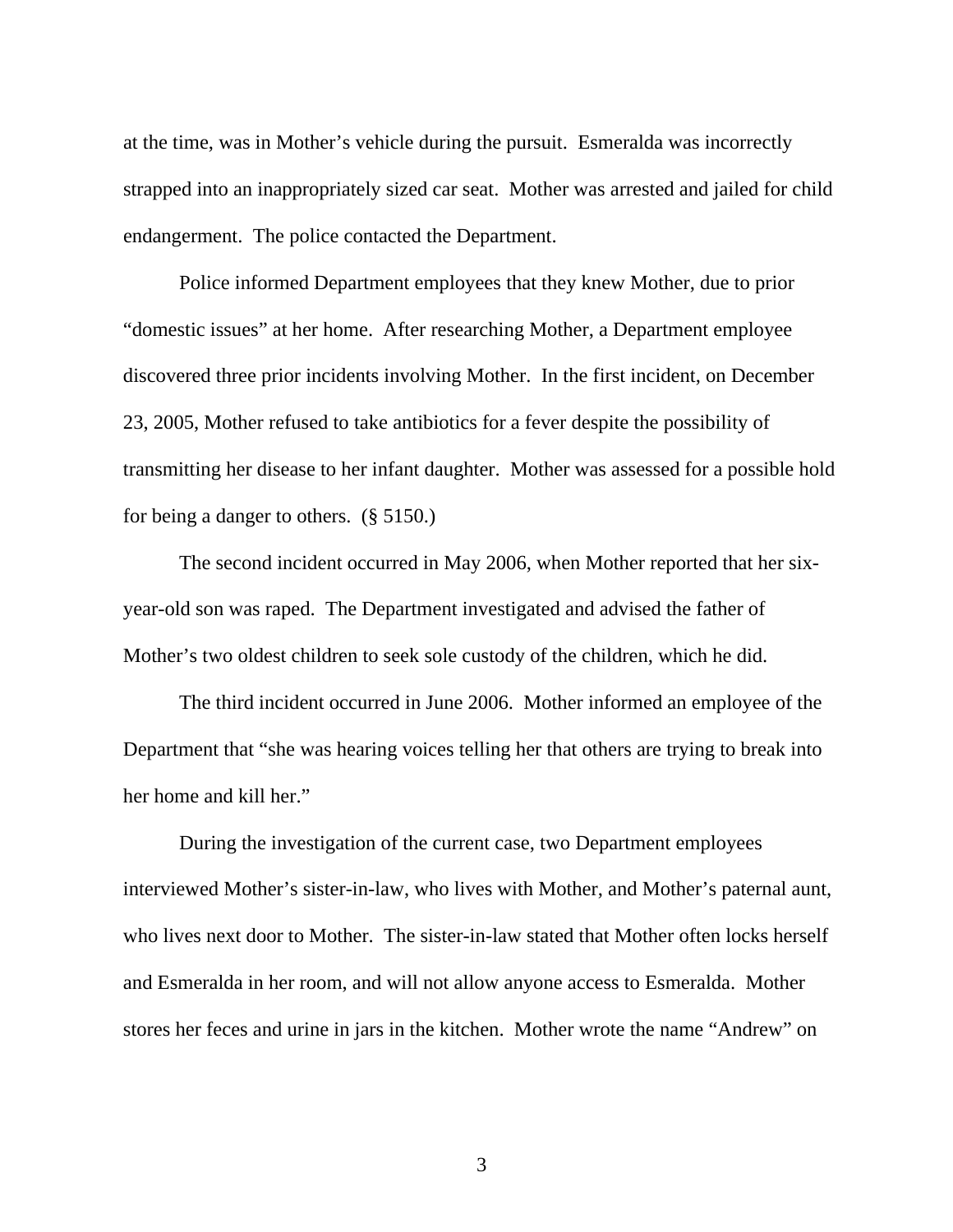Esmeralda's belly in felt marker and instructed family members to address Esmeralda as "Andrew."

 While at Mother's house, the Department employees observed that there was no baby formula, no baby clothes, and very few diapers. The employees observed a baby bottle that was one-quarter full of moldy fruit cocktail.

 Father, who is an alleged father, is incarcerated in a Colorado state prison for transporting a controlled substance across state lines. Father is scheduled to be released in 2014. Esmeralda was placed with Mother's paternal aunt.

 On August 9, 2006, Mother's trial attorney requested the court appoint a guardian ad litem for Mother. Without any discussion, the court agreed to make the appointment. The court asked Mother if she had American Indian ancestry. Mother responded that she did, but that she would need to get the details from her grandmother. The court ordered Mother, with assistance from her guardian ad litem, to complete the Judicial Council form JV-130 concerning American Indian ancestry.**3** The court found that placing Esmeralda in Mother's custody would put Esmeralda in substantial danger. The court ordered that Esmeralda be placed in the Department's custody and continue to stay at Mother's paternal aunt's house.

**<sup>3</sup>** Judicial Council form JV-130, Parental Notification of Indian Status, is now form ICWA-020.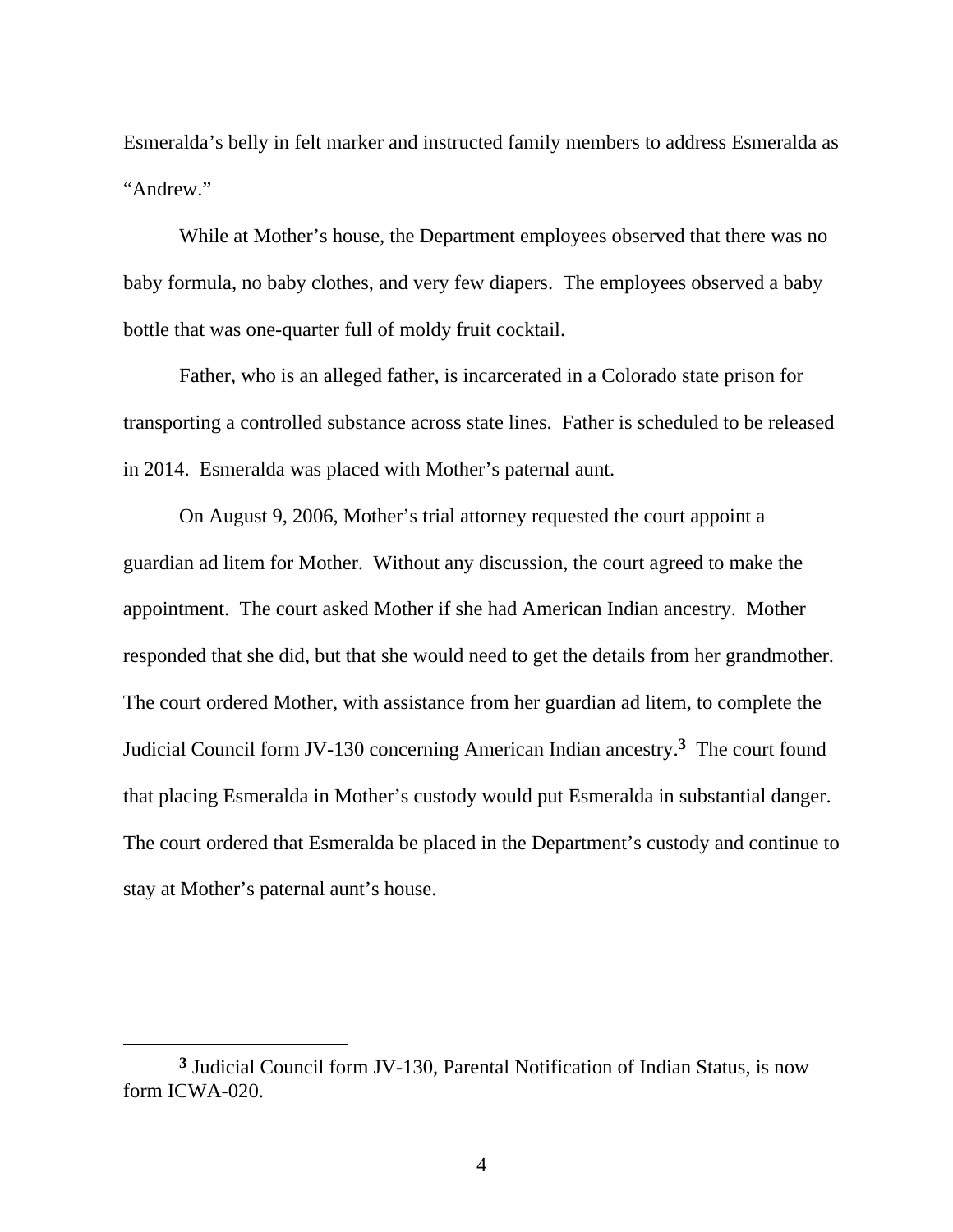#### **JURISDICTION/DISPOSITION**

 On August 30, 2006, Mother offered no comment on the issue of jurisdiction and submitted on the issue of disposition. The court found that Father is an alleged father. The court found that Esmeralda came within section 300, subdivisions (b) and (g), and declared her a dependent of the court. The court ordered Esmeralda be placed in the custody of the Department. Additionally, the court ordered Mother to participate in her case plan, which included a psychological evaluation, general counseling, parenting classes, and child development classes.

#### **3.**

## **PSYCHOLOGICAL EVALUATION**

On January 8, 2007, a report was issued regarding Mother's psychological evaluation. During the evaluation, Mother reported that her primary sources of income were payments from her children's fathers and money from a man whom she traveled with and had sex with. Mother also reported that she lives in a four bedroom house with her mother, two sisters, one brother, her brother's wife, and seven children. Mother could not recall how long she had lived at the residence. Mother admitted hearing voices coming from her fish tank and having visual hallucinations. Mother feels sad, thinks of death, has racing thoughts, has difficulty understanding what people say to her, has problems understanding what she reads, and cannot find her way home from familiar places.

**2.**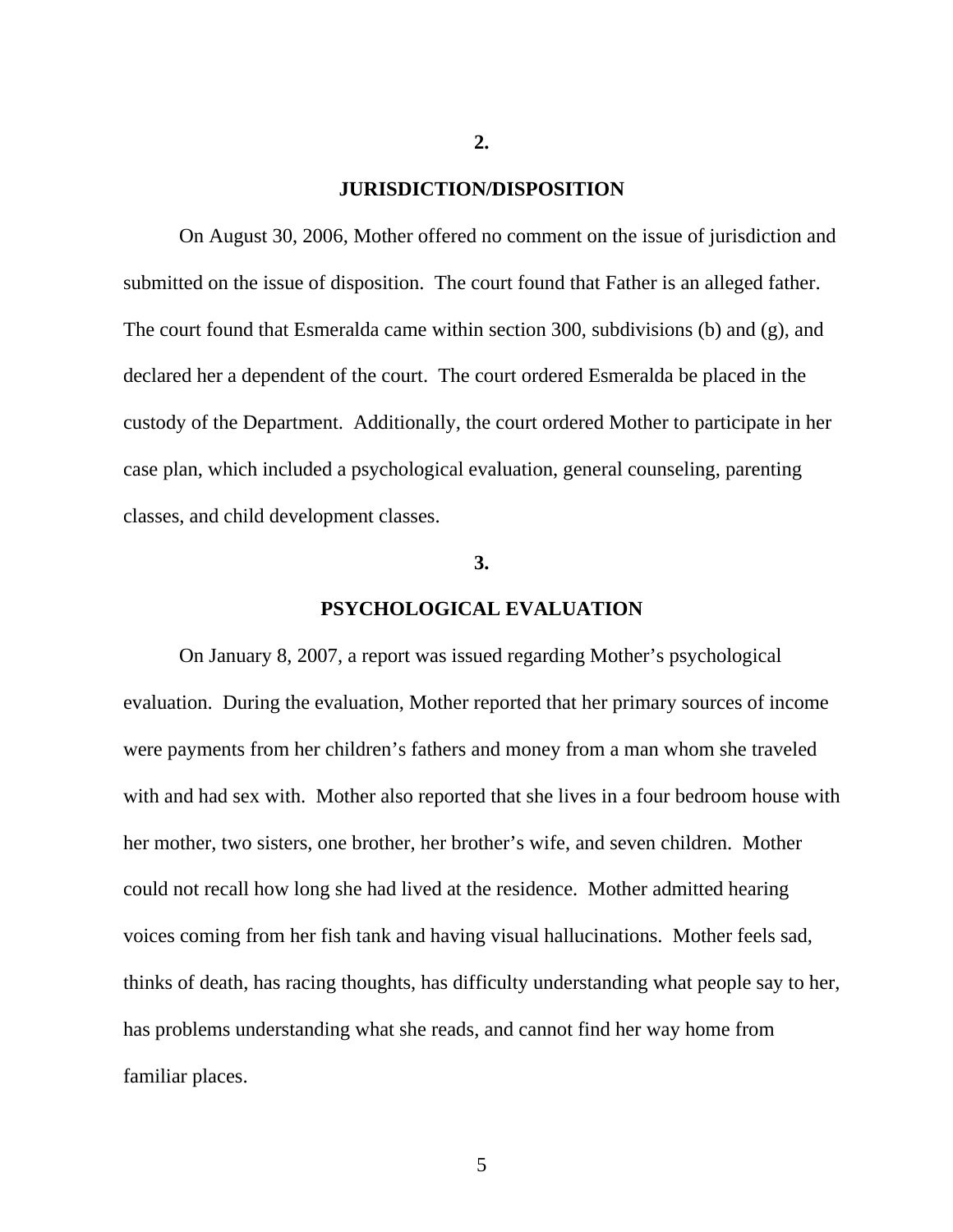#### **CRIMINAL CASE AND PLACEMENT**

**4.** 

On January 10, 2007, a criminal court in San Bernardino found Mother competent to stand trial. Mother pled guilty to willfully inflicting harm on a child (Pen. Code, § 273a, subd. (a)), and fleeing from a pursuing peace officer (Veh. Code, § 2800.1). Mother was sentenced to time served and released from jail. Mother went to her paternal aunt's house and asked to see Esmeralda. Esmeralda was not present, because she was at her paternal grandmother's house in Brawley. The Department requested that Esmeralda's placement be immediately changed to her paternal grandmother's house in Brawley. The court ordered Esmeralda's placement be modified accordingly.

### **5.**

#### **SIX-MONTH REVIEW**

 In the Department's February 28, 2007, status report, it is recommended that Mother be offered six more months of services and that Esmeralda continue to be placed in the Department's custody, because Mother continued to exhibit symptoms of mental illness and was not medicated. When a Department employee interviewed Mother, Mother mentioned that Esmeralda likes to eat peanut butter and chocolate. Mother's relatives told the Department employee that they believed Mother was feeding Esmeralda peanut butter mixed with feces.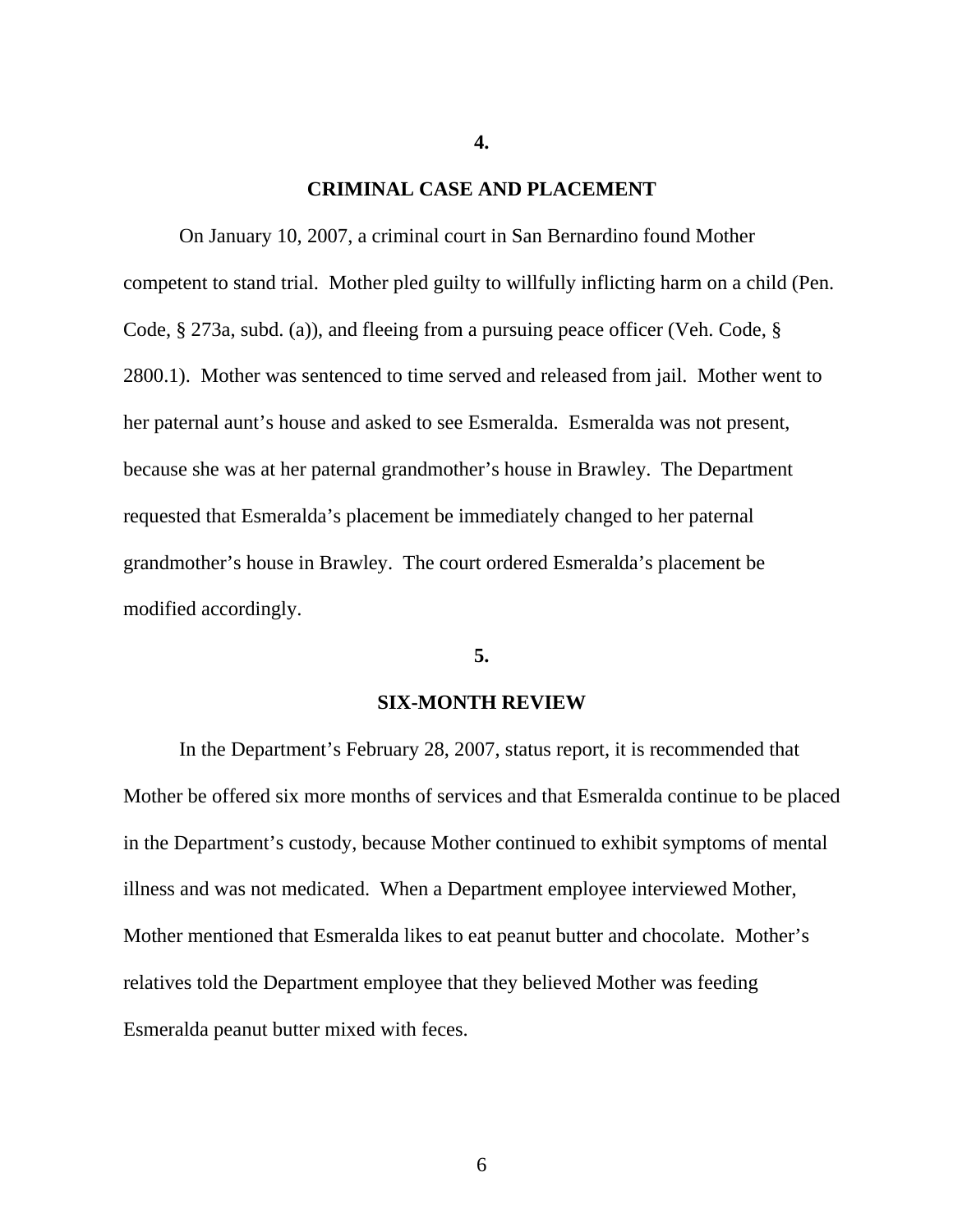At the six-month review hearing on February 28, 2007, the court found it would be detrimental to Esmeralda to return her to Mother's custody.

## **6.**

## **12-MONTH REVIEW**

 In the Department's August 28, 2007, status report it is recommended that Esmeralda continue to be placed with her paternal grandmother and that the court order a hearing for considering termination of parental rights. The report reflects that Mother was unemployed, but that her relatives were providing for her needs. Mother attended counseling and regularly visited Esmeralda; however, Mother was unwilling to take prescription psychotropic medication. A Department employee concluded that Mother had not completed her case plan, because she was unemployed, did not have her own residence, and was not adequately addressing her mental health issues. It is also noted in the report that Esmeralda's paternal grandmother hoped to adopt Esmeralda, and that the grandmother wanted to allow Mother to have a continuing role in Esmeralda's life.

 Mother's attorney requested a contested 12-month review hearing, because Mother believed that she completed her case plan and was capable of caring for Esmeralda. On September 18, 2007, the court held the contested hearing. Mother testified at the hearing. Mother stated that she was unemployed and living in the living room of her uncle's house. Mother testified that she was supporting herself with \$500 she received from the sale of her brother's house. Mother admitted that she refused to take medication because "it has too many side effects." Mother stated that if Esmeralda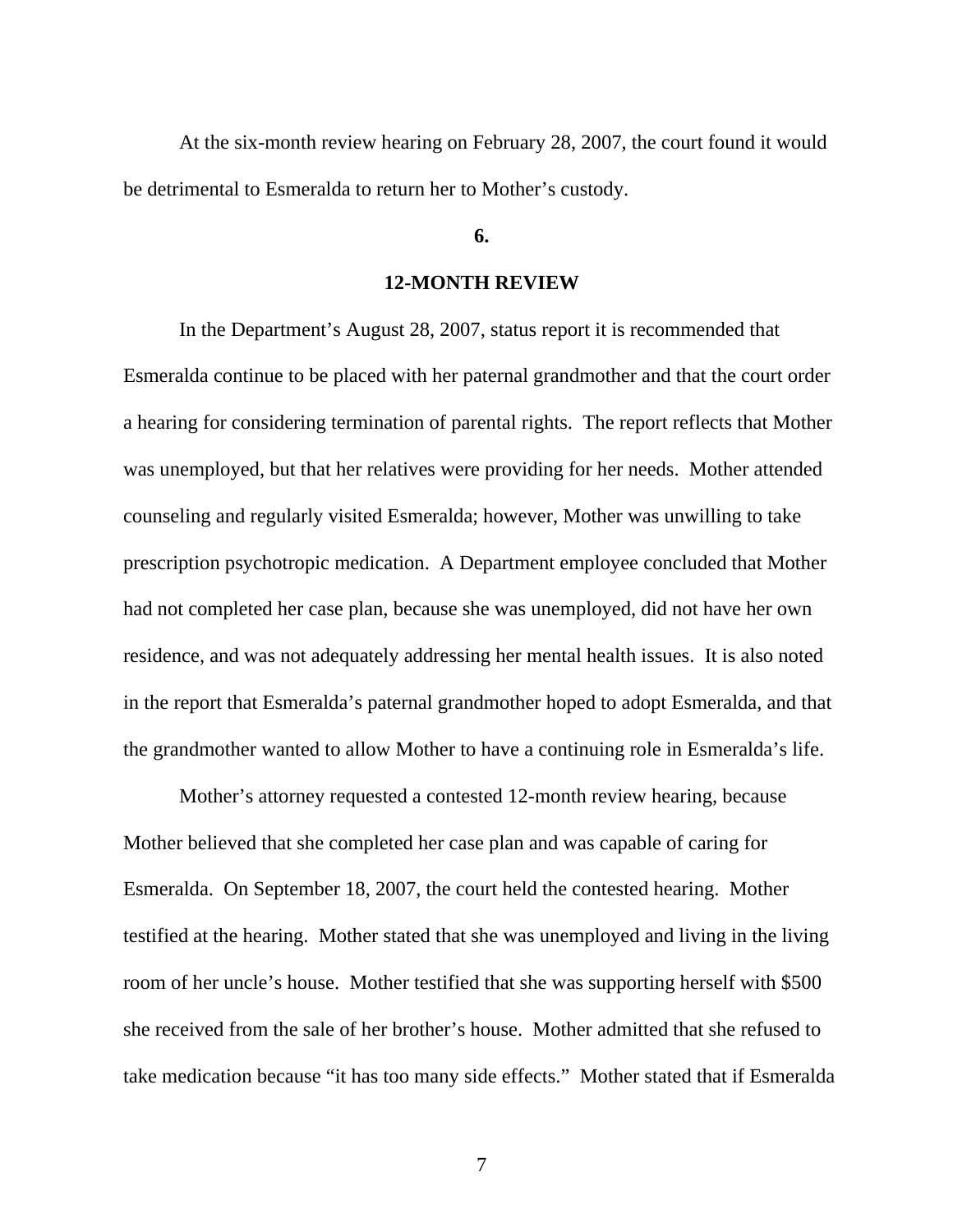were returned to her custody then she would move to a friend's house. Mother testified that Esmeralda should not stay with her grandmother because there are no children at the house for Esmeralda to play with.

 The court found it would be detrimental to Esmeralda to return her to Mother's custody, and that it was unlikely that Esmeralda would be returned to Mother's care within six months. The court ordered that Mother's reunification services be terminated.

## **7.**

# **TERMINATION**

 In the Department's January 15, 2008, report, it is noted that Esmeralda's paternal grandmother hoped to adopt Esmeralda. The grandmother is 48 years old, and lives in a three bedroom house with her 46-year-old fiancée, and her two children who are ages 20 and 17. Esmeralda's grandmother has been employed by the same company for four years and has a high school diploma. Esmeralda's grandmother is willing to maintain relationships with Esmeralda's mother and half siblings. The Department recommended that Mother's parental rights be terminated so that Esmeralda's grandmother could adopt Esmeralda.

 Mother requested a contested hearing concerning issues of adoptability and possible exceptions to the termination of her parental rights. (§ 366.26.) The court held the contested hearing on January 30, 2008. Mother testified at the hearing. Mother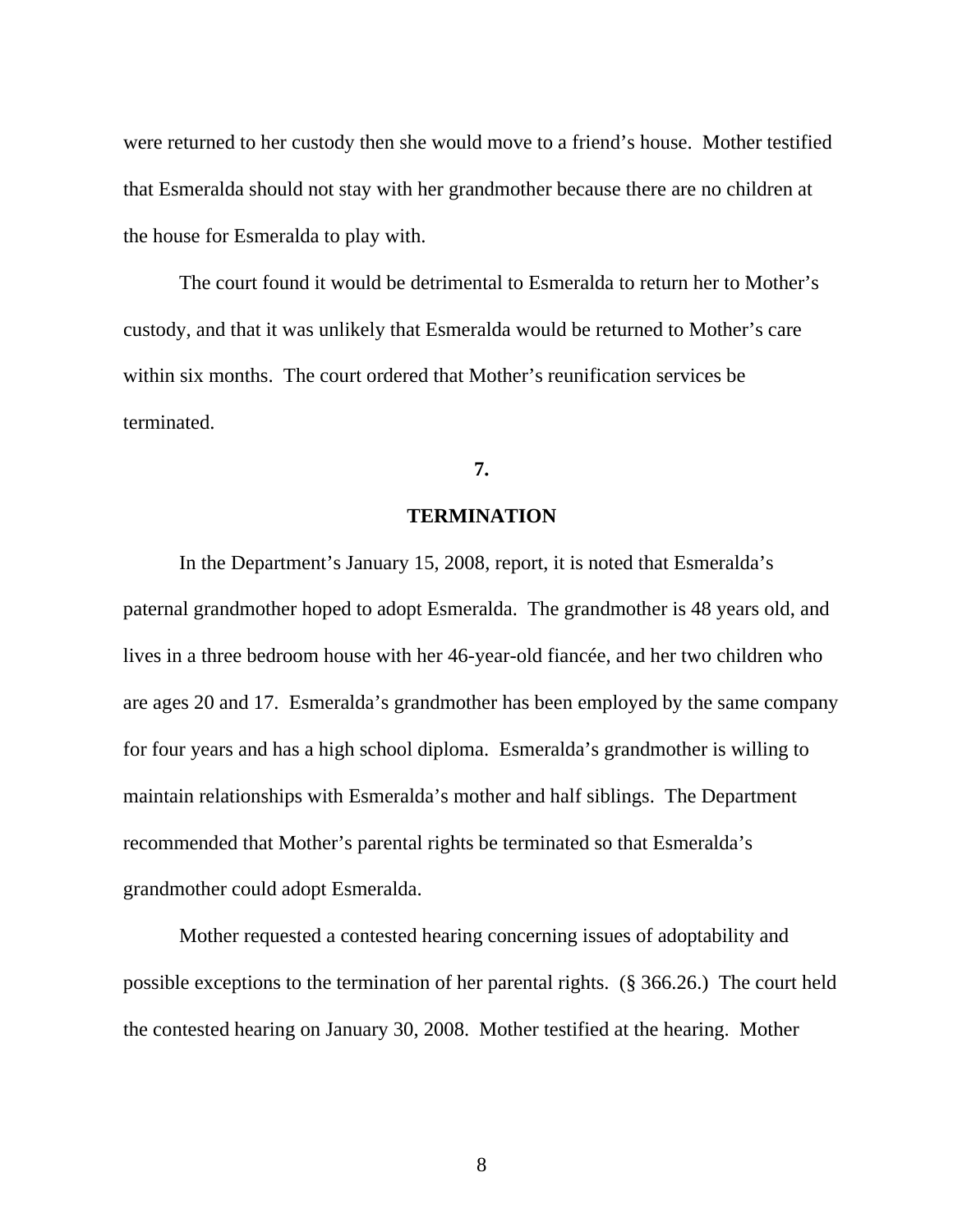stated that it would be better for Esmeralda to be returned to her custody, because she lives near family and children that Esmeralda could play with.

 The court found that it was likely Esmeralda would be adopted. The court terminated Mother's and Father's parental rights.

### **DISCUSSION**

## **1.**

## **GUARDIAN AD LITEM**

#### **A. Due Process**

 Mother contends the juvenile court violated her due process rights by appointing her a guardian ad litem. Mother argues that her rights were violated because (1) she did not consent to the appointment; and (2) the court did not follow the proper procedures for appointing a guardian. The Department concedes that the juvenile court violated Mother's due process rights when appointing a guardian ad litem for Mother; however, the Department argues that the violation was harmless. We agree with both Mother and the Department that the court violated Mother's due process rights. We briefly explain the violation.

 "In a dependency case, a parent who is mentally incompetent must appear by a guardian ad litem appointed by the court. (Code Civ. Proc., § 372; [Citation].) The test is whether the parent has the capacity to understand the nature or consequences of the proceeding and to assist counsel in preparing the case. [Citations.] The effect of the guardian ad litem's appointment is to transfer direction and control of the litigation from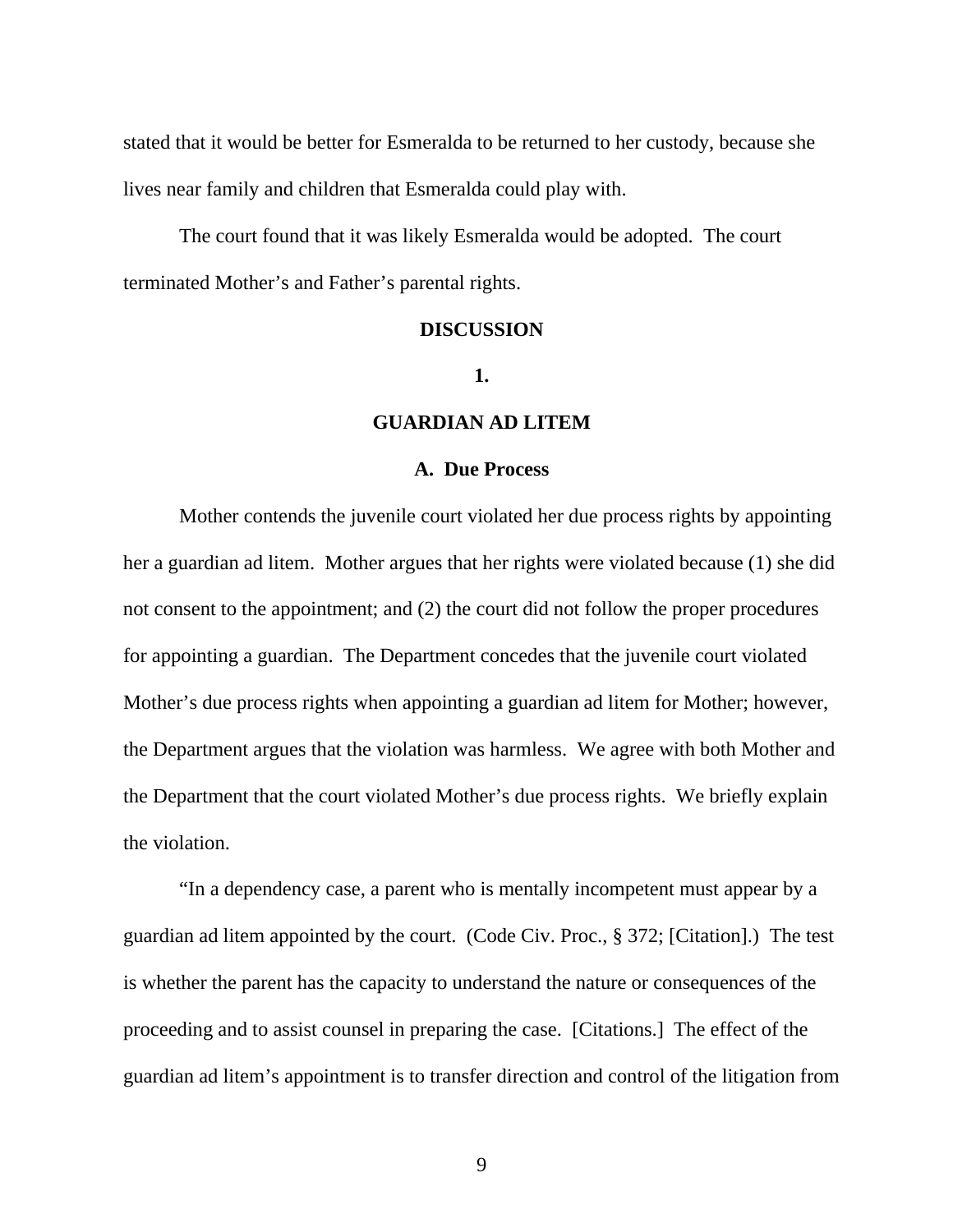the parent to the guardian ad litem, who may waive the parent's right to a contested hearing. [Citations.] **[**[] Before appointing a guardian ad litem for a parent in a dependency proceeding, the juvenile court must hold an informal hearing at which the parent has an opportunity to be heard. [Citation.] The court or counsel should explain to the parent the purpose of the guardian ad litem and the grounds for believing that the parent is mentally incompetent. [Citation.] If the parent consents to the appointment, the parent's due process rights are satisfied. [Citation.] A parent who does not consent must be given an opportunity to persuade the court that appointment of a guardian ad litem is not required, and the juvenile court should make an inquiry sufficient to satisfy itself that the parent is, or is not, competent. [Citation.] If the court appoints a guardian ad litem without the parent's consent, the record must contain substantial evidence of the parent's incompetence. [Citation.]" (*In re James F.* (2008) 42 Cal.4th 901, 910-911 (*James F.*).)

 At the detention hearing, Mother's trial attorney requested the court appoint a guardian ad litem for Mother, based upon his interview of Mother. Without any questions or a hearing, the court agreed to appoint a guardian ad litem for Mother. Nothing in the record reflects that Mother consented to the appointment. Accordingly, we agree with Mother and the Department that the court violated Mother's due process rights when it appointed her a guardian ad litem, because Mother did not consent to the appointment and the court did not inquire into whether or not Mother was competent.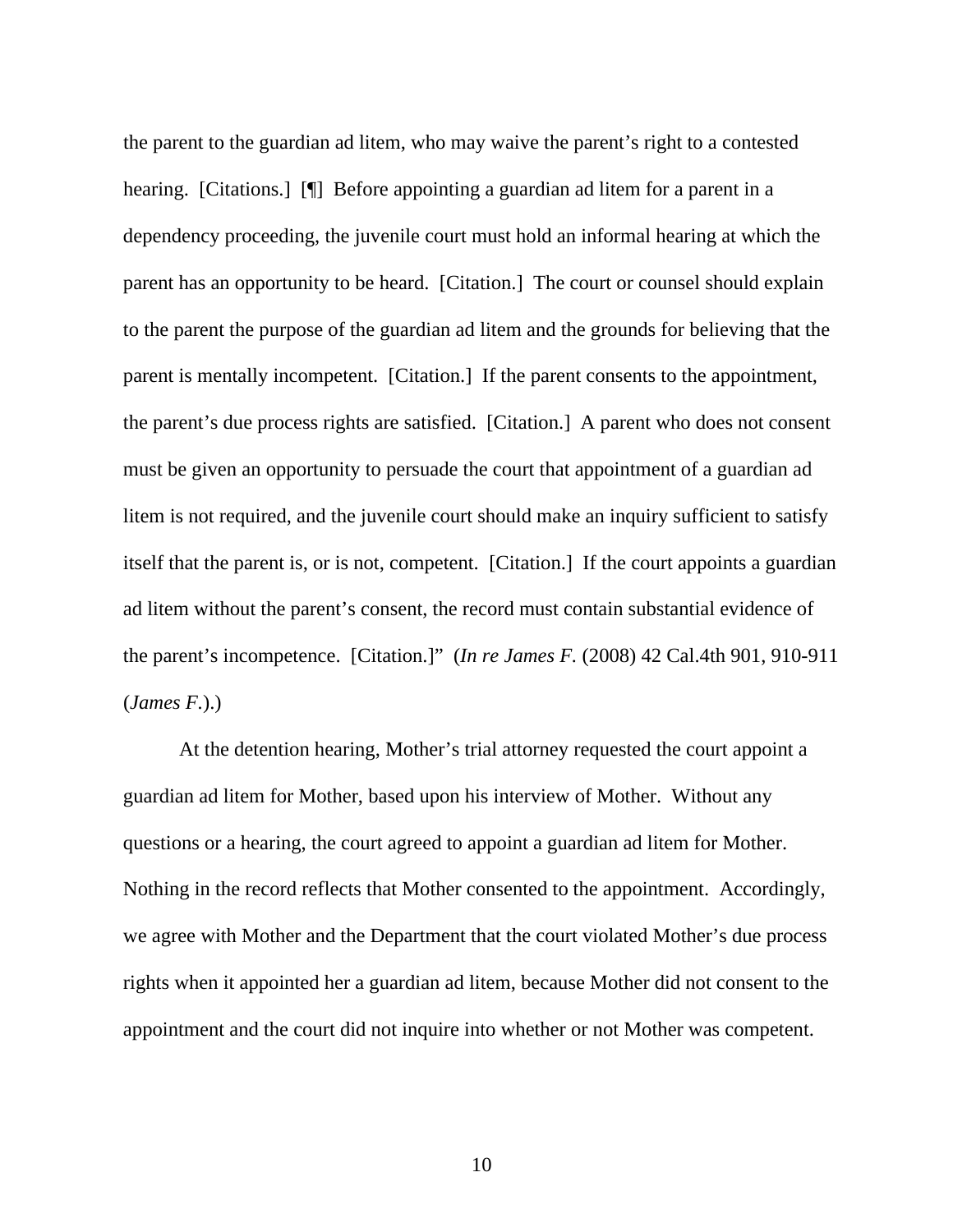### **B. Harmless Error**

 Our Supreme Court recently determined that a due process violation concerning the appointment of a guardian ad litem for a parent in a dependency proceeding is subject to harmless error analysis. (*James F*, *supra*, 42 Cal.4th at pp. 915-917.) Despite this recent decision, two questions are left unanswered. The first question concerns the application of the harmless error analysis. The second question concerns the standard of review in the harmless error analysis.

#### **(i)** *Application of the Harmless Error Analysis*

 In *James F.*, our Supreme Court determined that a juvenile court's violation of a parent's due process rights in a dependency proceeding may be deemed harmless "[i]f the outcome of a proceeding has not been affected" by the violation. (*James F*, *supra*, 42 Cal.4th at p. 918.) It is unclear what is meant by "the outcome of a proceeding." In their briefs, both Mother and the Department argue an error may be deemed harmless if (1) the guardian would have been appointed despite the violation; and (2) the termination of parental rights would have occurred despite the violation. As we will explain, we conclude the juvenile court's error may be deemed harmless if the outcome of the review hearings and the termination hearing were not affected by the violation. By contrast, we conclude it is not necessary to show that the guardian would have been appointed despite the court's violation.

In *James F.*, our Supreme Court concluded the juvenile court's error was harmless because "[t]he evidence in the record all points to the conclusion that [the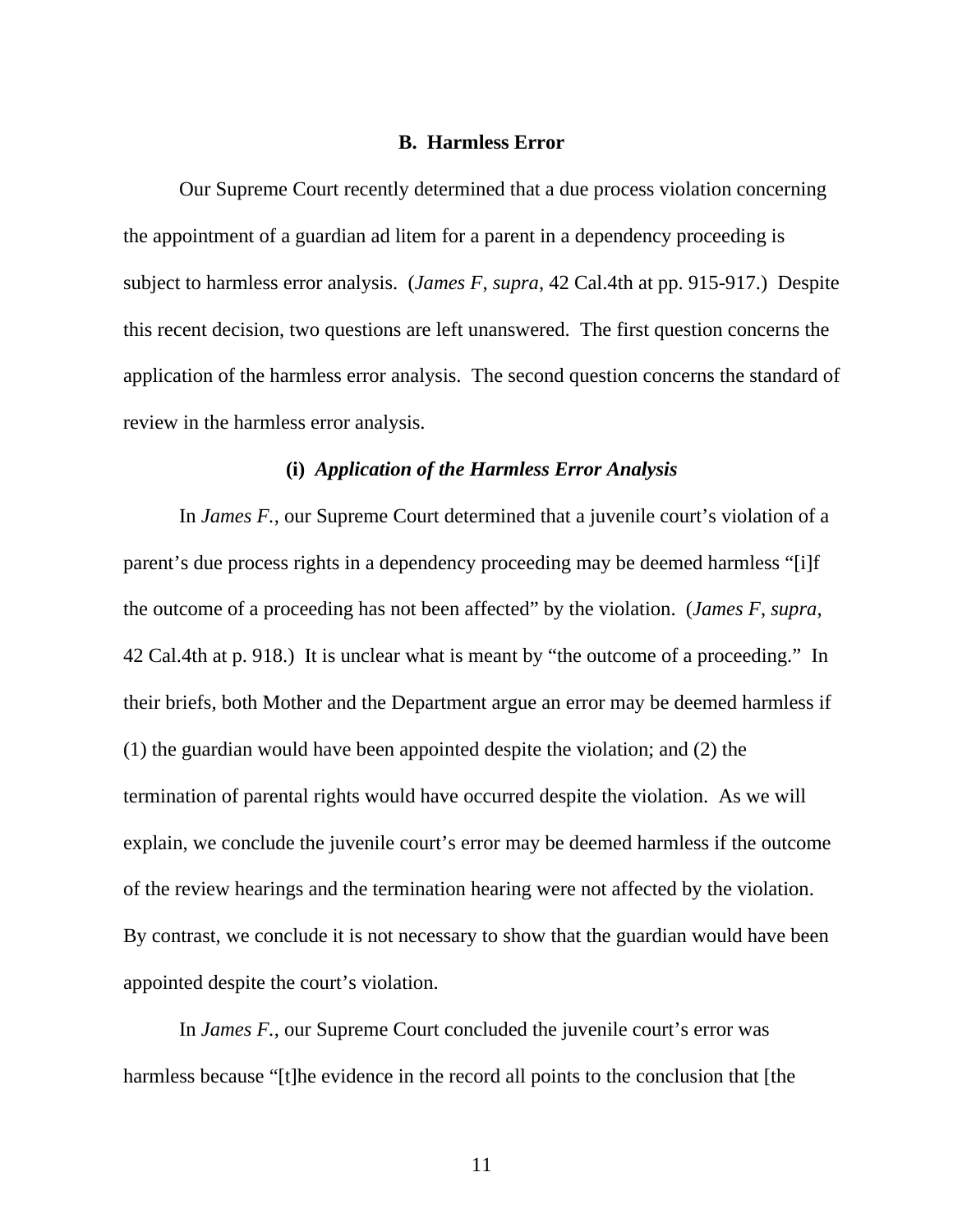father] was incompetent and thus in need of a guardian ad litem."**4** (*James F.*, *supra*, 42 Cal.4th at p. 916.) This analysis could be interpreted in two ways. First, it could be interpreted as deeming the error harmless because a guardian would have been appointed despite the violation. However, a second way of interpreting the analysis is that the court's focus was on the outcomes of the review hearings and the termination hearings, and that by finding the guardian would have been appointed despite the due process violation, the court was finding that the outcomes of the review hearings and the termination hearing were unaffected by the juvenile court's violation.

We find support for this second interpretation in a policy analysis in *James F.*, where the court stresses the importance of not needlessly reversing dependency judgments. (*James F*, *supra*, 42 Cal.4th at p. 918.) The court cites the "strong public interest in prompt resolution of these cases so that the children may receive loving and secure home environments as soon as reasonably possible." (*Ibid.*) To that end, it appears as though a juvenile court's violation of a parent's due process rights should be deemed harmless if the outcome of the review hearings and the termination hearing were not affected, rather than the outcome of the appointment of the guardian.

 $\overline{a}$ 

**<sup>4</sup>** In *James F.*, the record reflected that (1) the father's parents had previously been appointed to act as the father's conservator under Probate Code section 1801; and (2) the father had been "found mentally incompetent to stand trial in criminal proceedings either shortly before or within days after the guardian ad litem appointment," pursuant to Penal Code section 1367. (*James F.*, *supra*, 42 Cal.4th at p. 916.)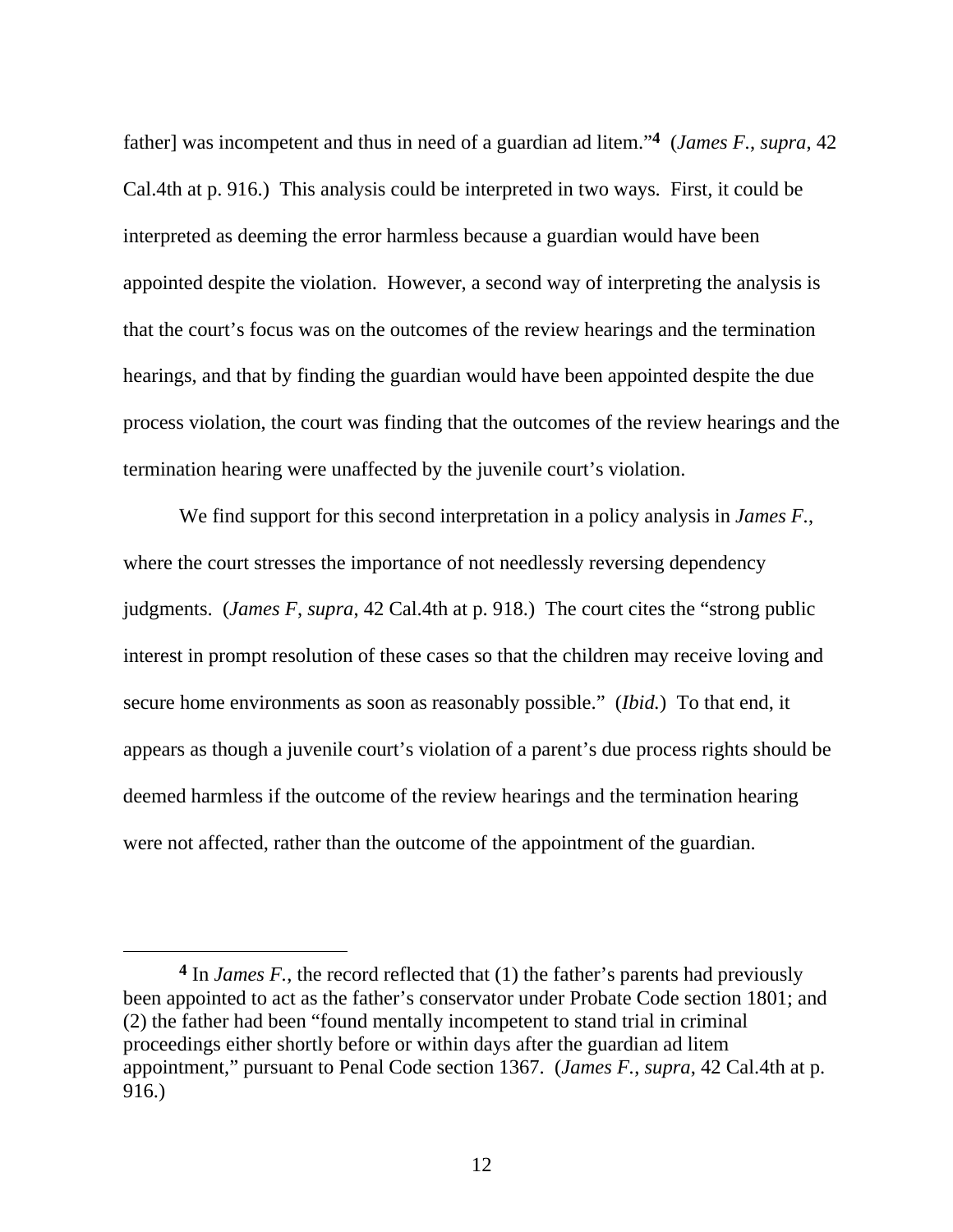In sum, it is unclear from the opinion in *James F.* which test our Supreme Court was directing reviewing courts to apply when discussing harmless error, i.e., that the error is harmless if (1) the guardian would have been appointed despite the violation; or (2) the termination of parental rights would have occurred despite the violation. We conclude that the more efficient and sensible test is whether a review hearing or termination hearing was affected by the violation. The alternative test—that an error is harmless if the guardian would have been appointed despite the error—could easily lead to needless reversals, because the fact that a guardian might not have been appointed does not mean a different outcome would have occurred in the review and termination hearings. Accordingly, in the instant case, we determine whether the court's violation of Mother's due process rights was harmless because Mother's parental rights would likely have been terminated despite the court's violation of her due process rights.

## **(ii)** *Standard of Review*

 The second issue we must address is what standard of harmless error review is applicable to this analysis.

 In *James F.*, our Supreme Court declined the request of the California State Association of Counties, appearing as amicus curiae, to determine whether the appropriate harmless error standard of review in juvenile dependency proceedings for constitutional error is harmless beyond a reasonable doubt or harmless by clear and convincing evidence. (*James F.*, *supra*, 42 Cal.4th at p. 911, fn. 1.)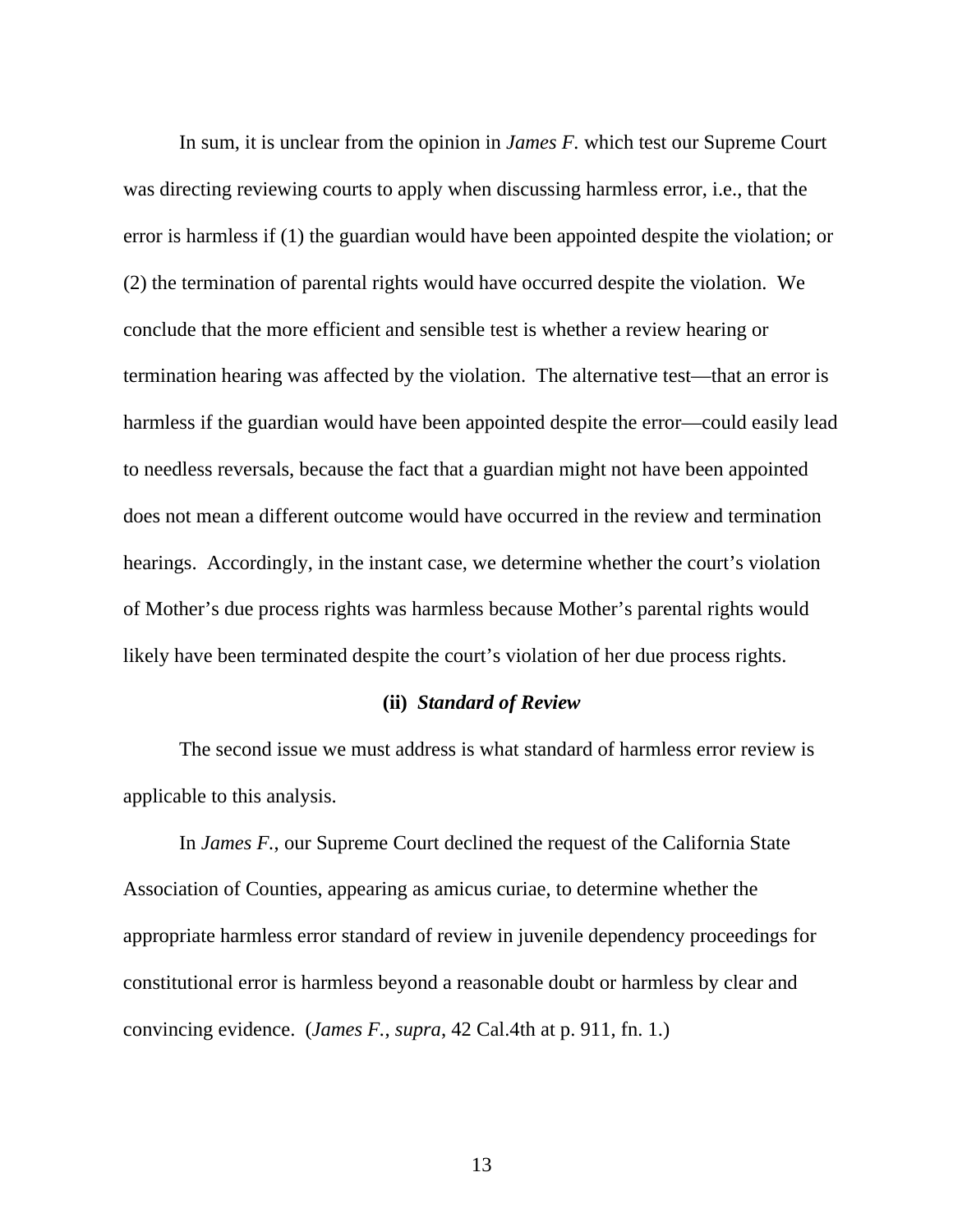We will assume, without deciding, that the harmless beyond a reasonable doubt standard of review is applicable in this case, because it provides a more cautious approach in that if the error is harmless beyond a reasonable doubt it will also be harmless by clear and convincing evidence.

#### **(iii)** *Facts*

We briefly present the facts that are pertinent to our analysis:

 At the detention hearing on August 9, 2006, the court asked Mother whether she had American Indian ancestry. Mother responded that she did, but that she would need to get the details from her grandmother. The court ordered Mother, with the assistance of her guardian ad litem, to complete a JV-130 form. Two weeks later, on August 23, 2006, Mother marked the box on the JV-130 form next to the sentence, "I have no Indian ancestry as far as I know." By contrast, Mother did not mark the box next to the sentence, "I may have Indian ancestry." At the hearing on August 30, 2006, the court found that ICWA was inapplicable to Esmeralda's case.

#### **(iv)** *Analysis*

 Mother contends that if a guardian had not been appointed then her parental rights may not have been terminated because she might have argued that she had American Indian heritage, which may have made ICWA applicable to her case. Mother's appellate counsel argues that "[i]t is impossible to know what discussion the guardian ad litem had with mother that influenced her to change her position on her possible [American] Indian herita[g]e. However, had it not been for the influence of the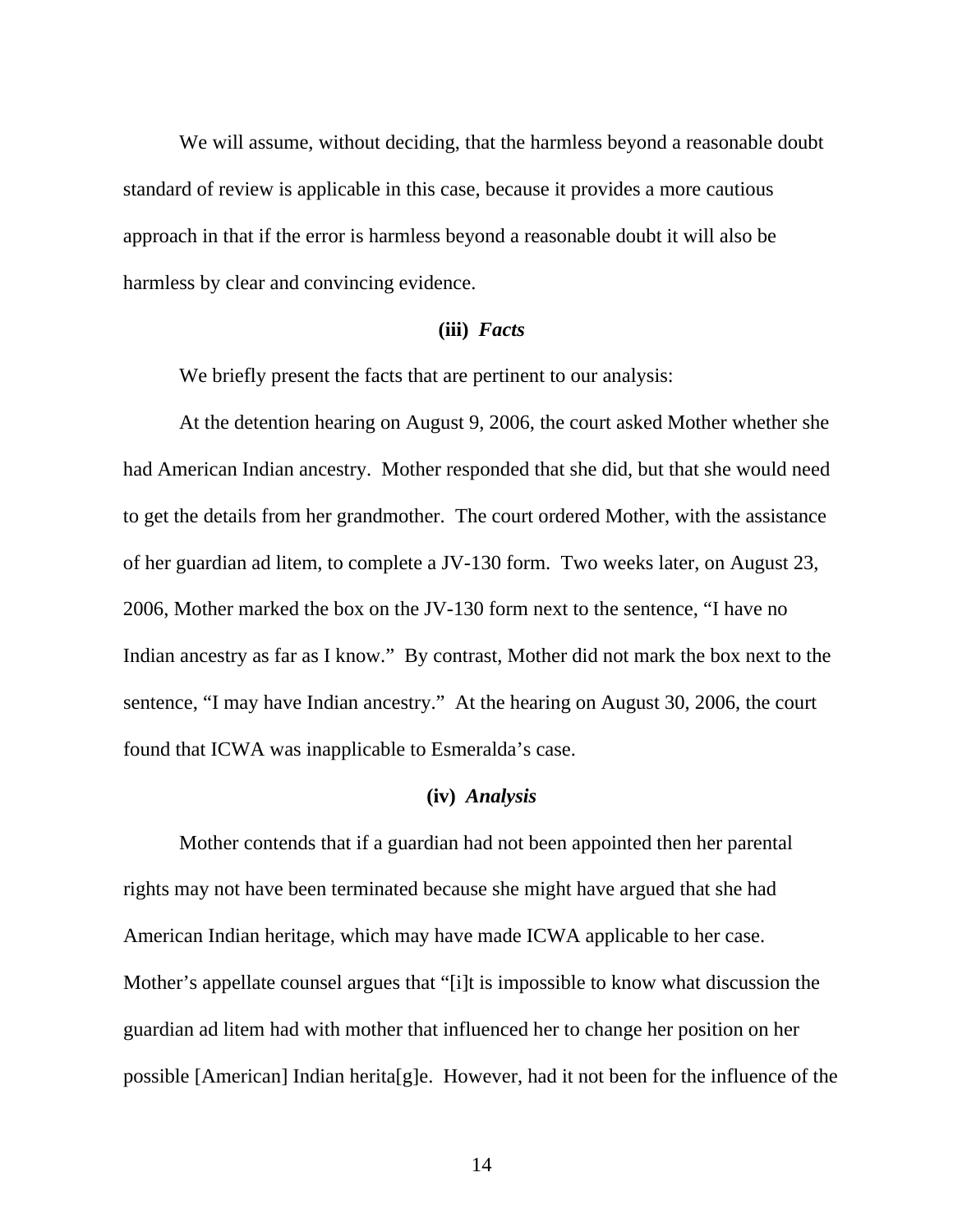guardian ad litem, mother may have continued to assert her belief that she, and consequently, Esmeralda, had come from Native American descent. This would have influenced the outcome of the proceedings by giving her tribe an opportunity to intervene, and possibly impacted all of the court's further decisions about the case." We disagree with this argument for two reasons.

First, despite the appointment of a guardian ad litem, Mother could have told the court that she had American Indian ancestry. Nothing in the record suggests that Mother was unable to express her thoughts to the court either directly or through her appointed guardian, as evinced by Mother testifying at both the 12-month review hearing and the termination hearing. Accordingly, because Mother could have easily raised the issue of her heritage we disagree that the outcome of a review hearing or the termination hearing was affected by the appointment of the guardian ad litem.

Second, the question posed in a harmless error analysis is: *Has* the outcome of a proceeding been affected by the violation? Mother argues only that the outcome *may* have been affected, because she may have American Indian ancestry, and she may have argued that ICWA is applicable, and if such arguments had been made they may have affected the proceedings. Whether Mother has American Indian heritage is within her knowledge. (See *In re Rebecca R.* (2006) 143 Cal.App.4th 1426, 1430, 1431 [ancestry is within appealing parent's knowledge] (*Rebecca R.*).) Mother is not asserting that she does have American Indian ancestry and that she would have claimed such heritage at the juvenile court if the guardian had not been appointed. Accordingly, Mother's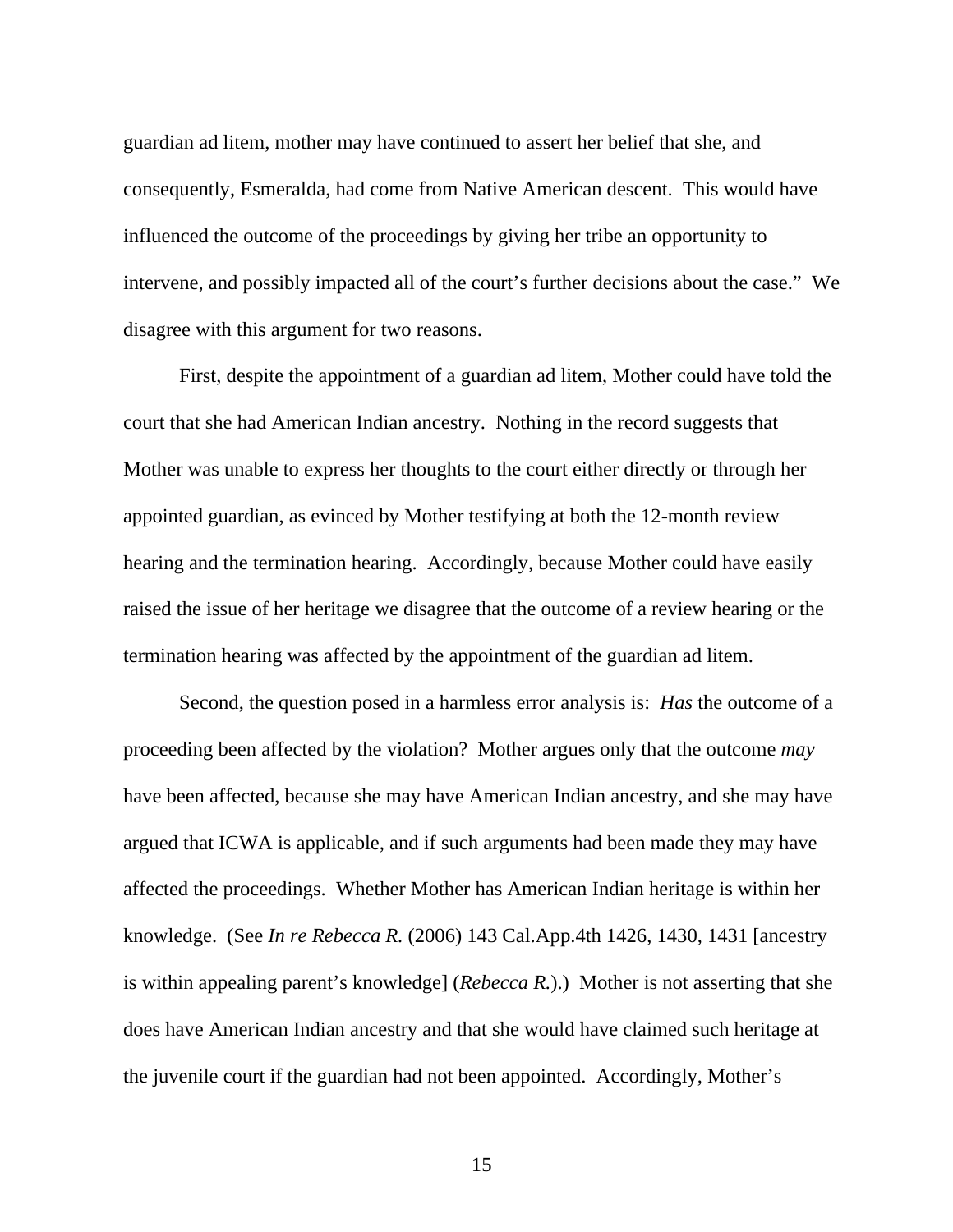argument does not convince us that the outcome of a proceeding has been affected by the violation.

Mother urges us to follow the reasoning of *In re Jessica G.* (2001) 93 Cal.App.4th 1180 (*Jessica G.*), and *In re Sara D.* (2001) 87 Cal.App.4th 661 (*Sara D.*). In both cases, the reviewing courts concluded that the juvenile courts violated the offending parents' due process rights by appointing guardian ad litems without following the proper procedures. (*Jessica G.*, at p. 1189; *Sara D.*, at p. 672.) The reviewing courts went on to conclude that the juvenile courts' errors could not be deemed harmless because it was impossible to know what the offending parents might have suggested to their attorneys if the guardian ad litems had not been appointed or what impact witnesses offered by the offending parents may have had on the courts' decisions. (*Jessica G.*, at p. 1189; *Sara D.*, at p. 673.)

We disagree with the harmless error reasoning of *Jessica G.* and *Sara D.* We agree with the reasoning of *In re Enrique G.* (2006) 140 Cal.App.4th 676 (*Enrique G.*). In *Enrique G.*, the appellate court found the juvenile court violated the offending parent's due process rights when it appointed the parent a guardian ad litem. (*Id.* at p. 684.) The reviewing court concluded that the juvenile court's error was harmless because the offending parent did not cite any prejudice resulting from the appointment of the guardian. (*Id.* at pp. 686-687.) We agree with this reasoning—that a finding that the juvenile court's error was prejudicial must be based on a claim of prejudice rather than speculation of possible prejudice—because it is simply inefficient to reverse a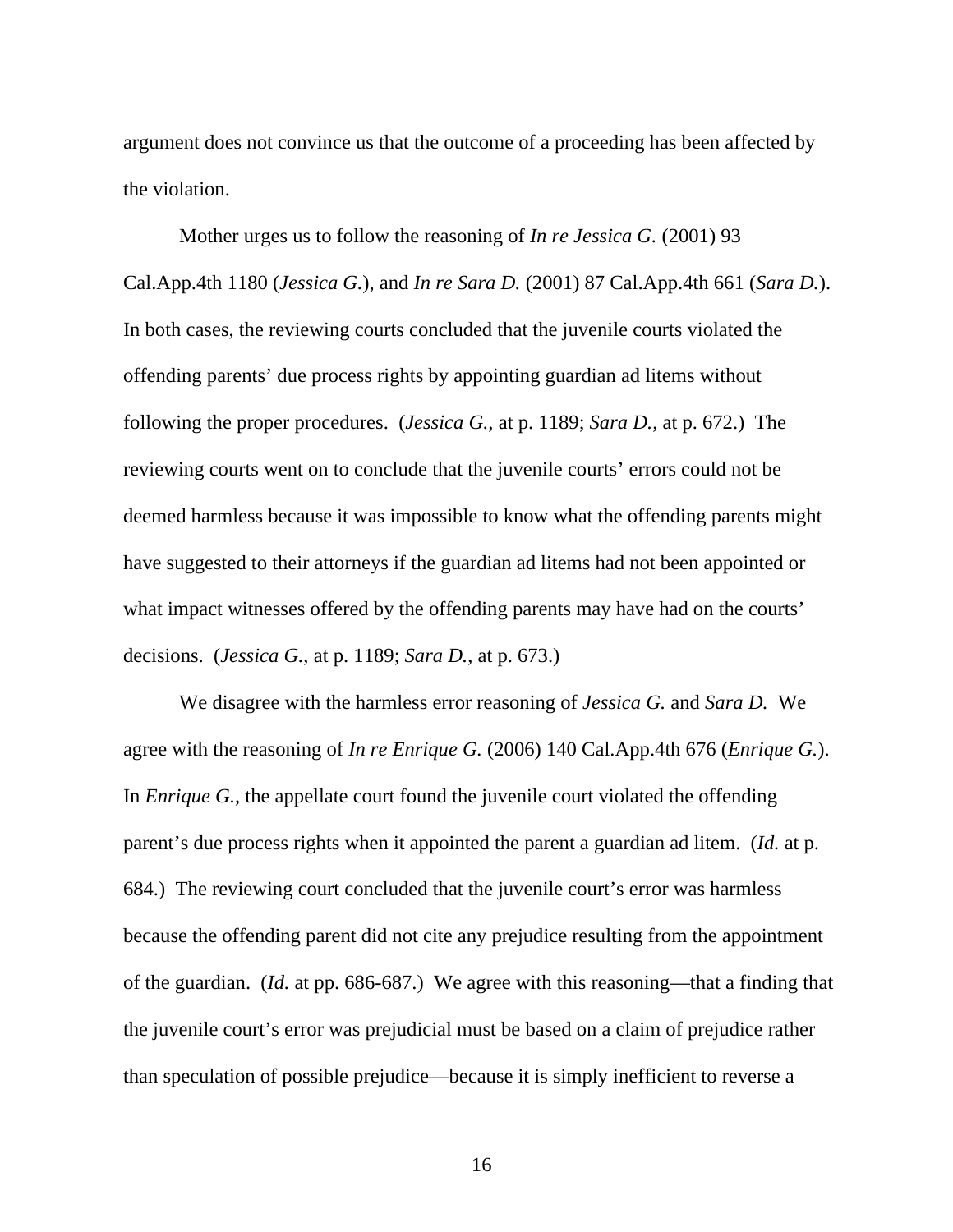dependency judgment based upon speculation that an offending parent may have handled the case differently than his or her guardian ad litem. (See *James F.*, *supra*, 42 Cal.4th at p. 916 [there is a strong public interest in prompt resolution of dependency cases]; see also *People v. Gray* (2005) 37 Cal.4th 168, 230 [speculation cannot support reversal of a judgment].)

In sum, we find Mother's argument that the proceedings were affected by the violation to be unavailing. Mother does not contend that any issue other than the completion of her JV-130 form was affected by the appointment of a guardian. Our review of the record reveals that Mother's guardian properly advocated for her parental interests and that Mother never "expressed dissatisfaction with the guardian ad litem or asked the juvenile court to vacate [the] appointment." (*James F.*, *supra*, 42 Cal.4th at p. 917.) Accordingly, we find the court's violation of Mother's due process rights to be harmless beyond a reasonable doubt.

### **2.**

## **ICWA**

 Mother contends the court erred by finding that ICWA is inapplicable to Esmeralda, because (1) no inquiry was made into Father's possible American Indian ancestry; and (2) no further inquiry was made into Mother's possible American Indian ancestry despite her contradictory assertions regarding her ancestry. We disagree with both arguments. Additionally, we assume, without deciding, that Mother has standing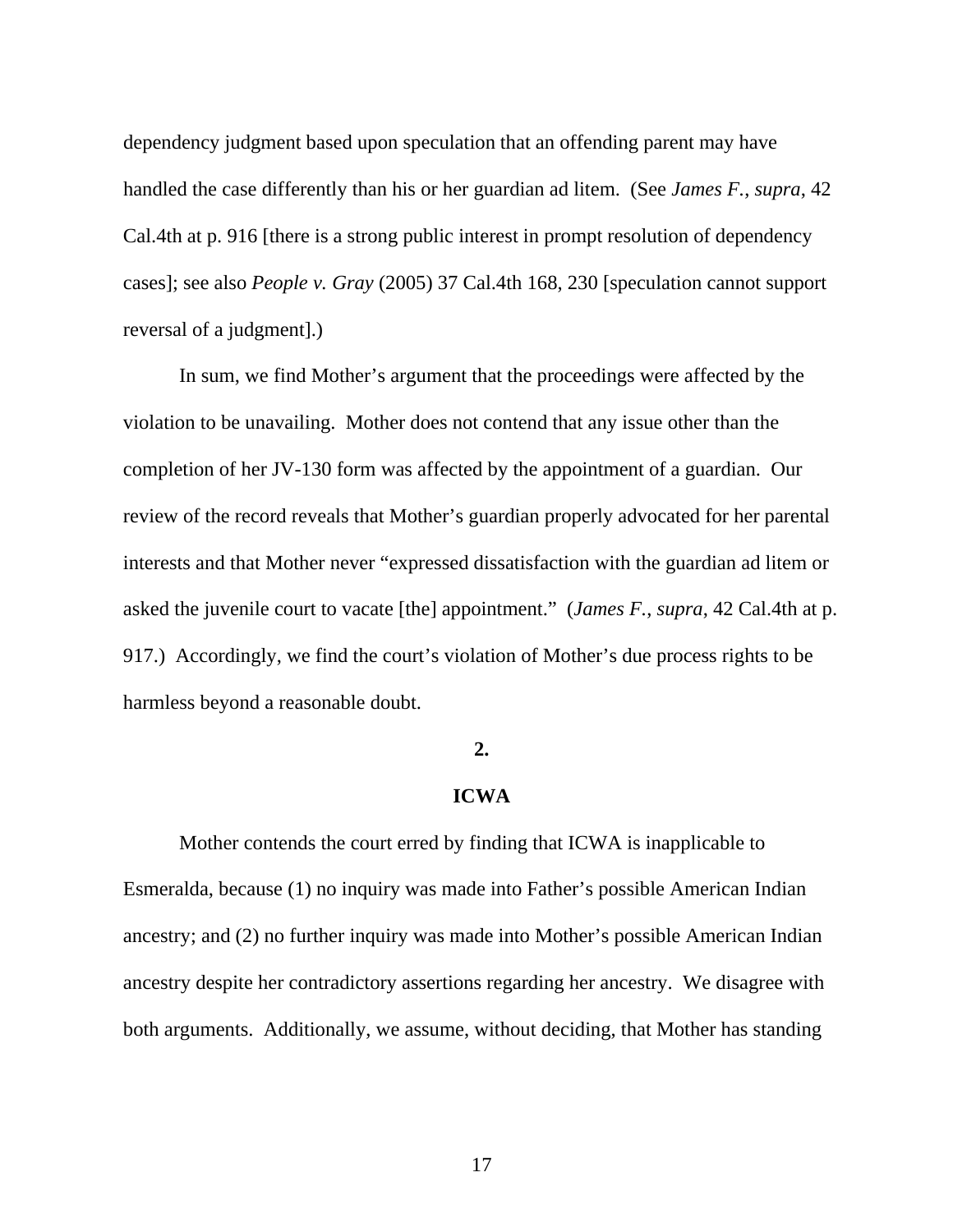to argue that the court and the Department did not properly question Father about his heritage.

# **A. Mother**

## **(i)** *Contention*

Mother contends the juvenile court did not sufficiently inquire into whether she has American Indian ancestry. Mother argues the court had a continuing duty to inquire into Esmeralda's ancestry because it had reason to know that Esmeralda may have American Indian ancestry. Mother asserts the court had reason to know of Esmeralda's possible American Indian ancestry because at the detention hearing, Mother verbally claimed to have American Indian ancestry. Mother essentially contends that her contradictory assertions—claiming that she did have American Indian heritage at the detention hearing and denying any such ancestry on the JV-130 form—created a conflict which obligated the court to continue inquiring into Esmeralda's ancestry.

## **(ii)** *Applicable Laws and Rules*

 The juvenile court found ICWA inapplicable to Esmeralda on August 30, 2006. At the time the court made its finding, the pertinent rule in effect was California Rules of Court, rule 1439,**5** which addressed the duty of inquiry related to ICWA.

In support of her argument, Mother does not rely on citations to former rule 1439, but rather to the recently enacted rule 5.481 and the recently enacted section 224.3, which codifies the juvenile court's scope of inquiry concerning ICWA; rule

**<sup>5</sup>** All subsequent citations to rules are to the California Rules of Court.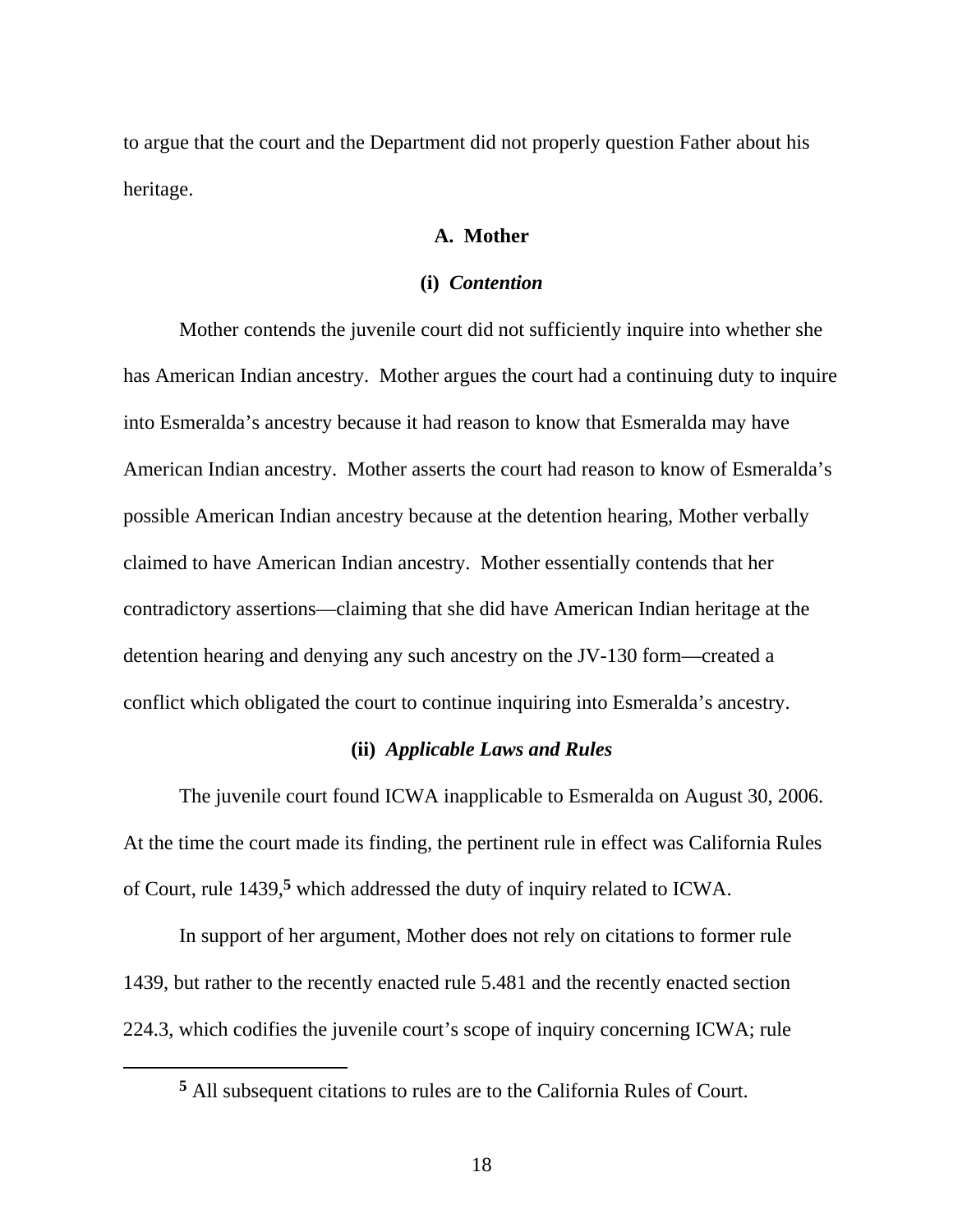5.481 became effective January 1, 2008, and section 224.3 became effective January 1, 2007. Mother provides no argument as to why we should rely on the recently enacted rule and statute, rather than the rule in effect at the time of the court's decision. Accordingly, we conclude that former rule 1439 is applicable in this case.

Former rule 1439 imposed upon the juvenile court and the Department "an affirmative and continuing duty to inquire" whether a child in a dependency proceeding has American Indian ancestry. The former rule directed the Department to ask the child or parent whether the child might have American Indian ancestry. (Former rule  $1439(d)(2)$ .) Additionally, the former rule directed the court to order a parent, at his or her first appearance in a dependency proceeding, "to complete form JV-130, *Parental Notification of Indian Status*." (Former rule 1439(d)(3).)

#### **(iii)** *Analysis*

 Mother's argument focuses on the court's "affirmative and continuing duty to inquire." Mother essentially contends the juvenile court was obligated to continue inquiring into Esmeralda's possible American Indian ancestry in order to resolve the conflict that Mother created by making contradictory reports of her heritage.

 We assume, without deciding, that Mother is correct that the juvenile court erred by not continuing to inquire into Esmeralda's heritage. Consequently, we will analyze whether Mother suffered any prejudice by the court not continuing its inquiry into Esmeralda's ancestry.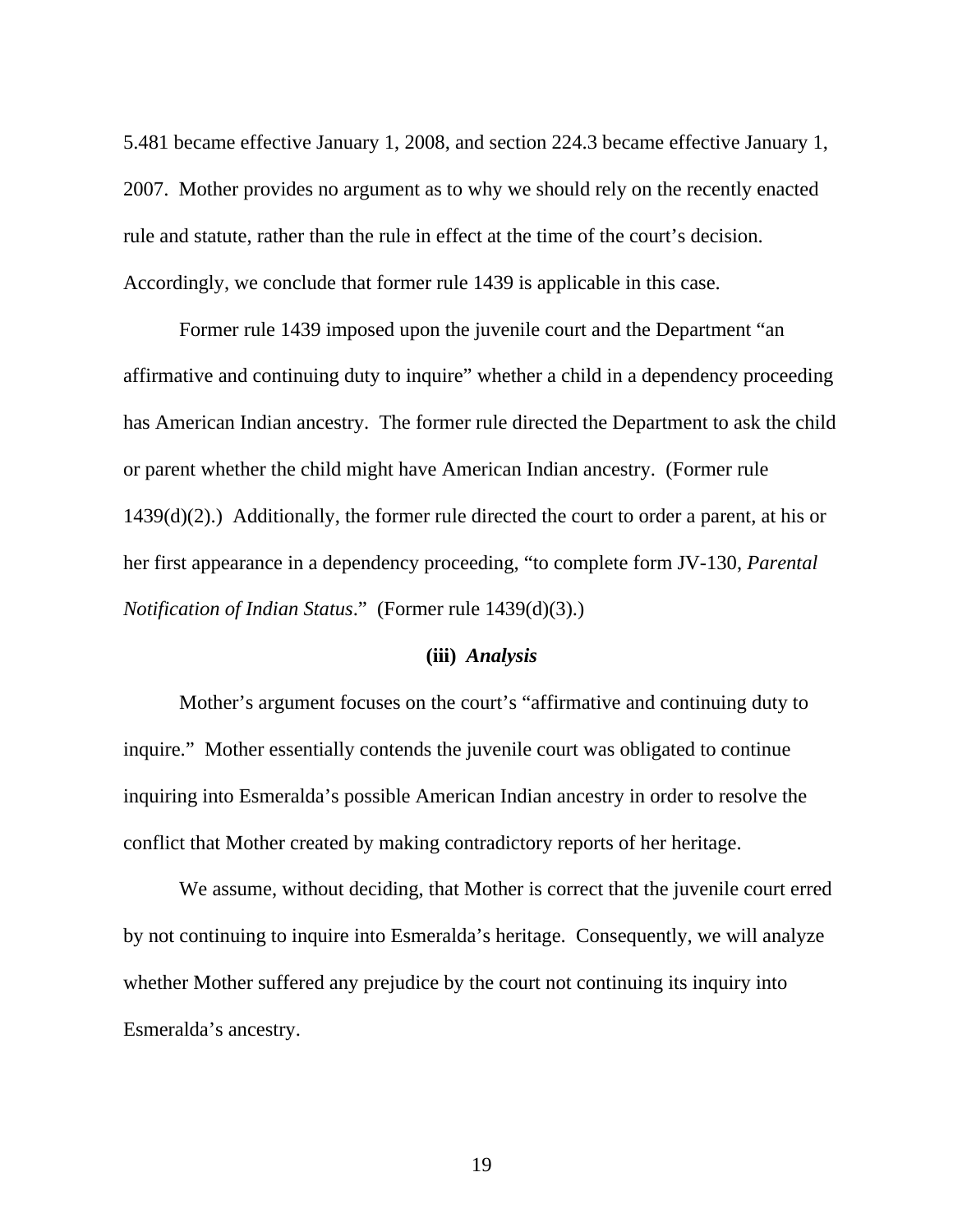This court has previously found that "there can be no prejudice unless, *if* [Mother] had been asked, [Mother] *would have* indicated that the child did (or may) have such ancestry." (*Rebecca R.*, *supra*, 143 Cal.App.4th at p. 1431.)

 Mother does not assert in her brief that she has American Indian ancestry. Mother did not submit an amended JV-130 form at the juvenile court in order to claim that she may have American Indian heritage. Mother did not object to the juvenile court's finding that ICWA was inapplicable. Following the submission of the JV-130 form, Mother has not asserted a change in circumstances concerning her American Indian heritage. Accordingly, we infer that the JV-130 form is correct and that Mother is not aware of Esmeralda having American Indian ancestry.

 Mother requests that the case be "remanded" to the juvenile court for further inquiry regarding Esmeralda's possible American Indian ancestry. We infer that Mother is requesting a conditional reversal, directing the juvenile court to inquire into Esmeralda's heritage. However, we cannot reverse a judgment unless there has been a miscarriage of justice. (Cal. Const., art. VI, § 13; see also *Rebecca R.*, *supra*, 143 Cal.App.4th at p. 1430.) Because Mother has not argued that she *would have* indicated that the child has or may have American Indian ancestry if asked by the court, we conclude Mother has suffered no prejudice due to the court not continuing to inquire into Esmeralda's heritage after the submission of the JV-130 form.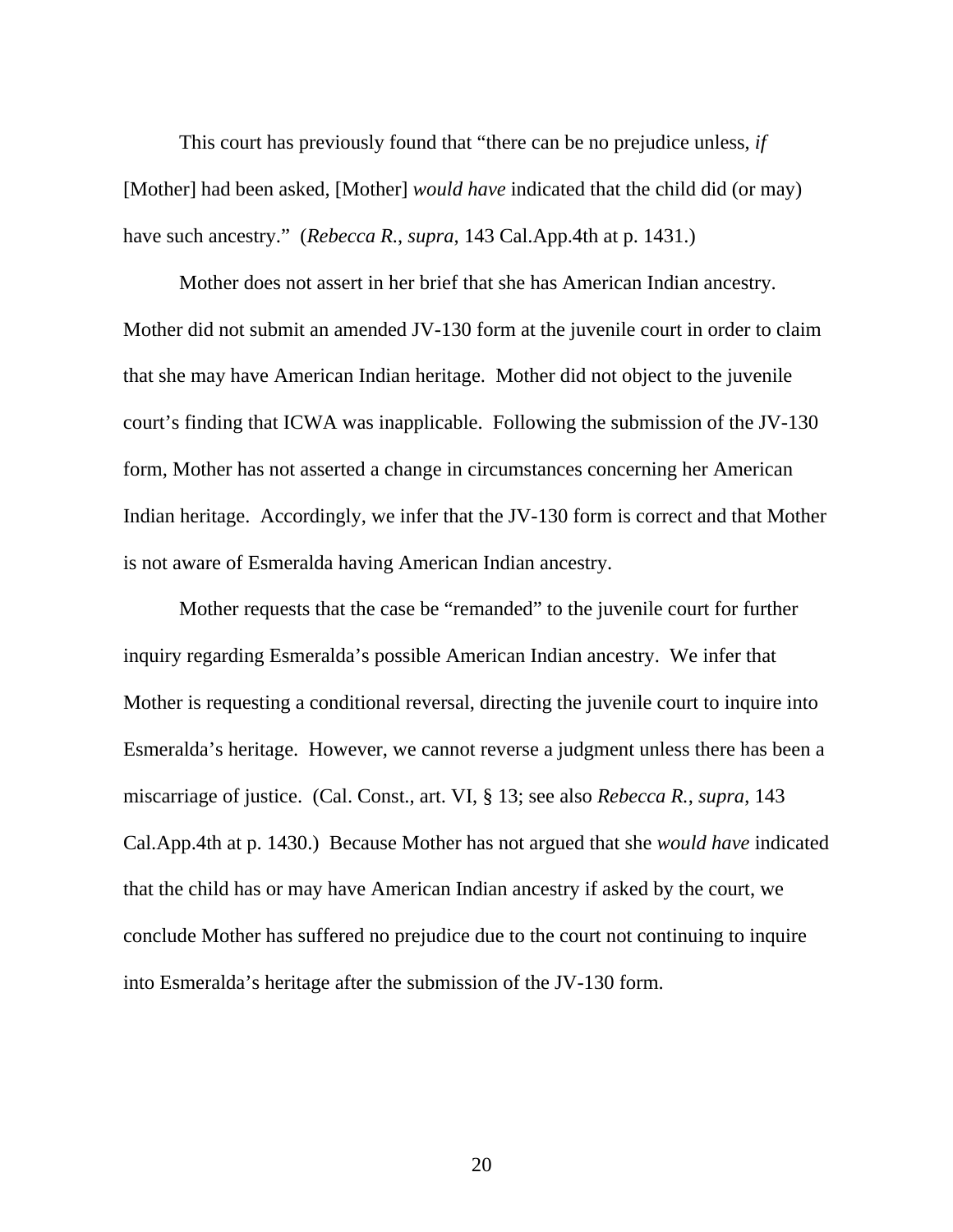### **B. Father**

 A child's American Indian ancestry need not be certain in order to trigger ICWA notice. (*In re H.A.* (2002) 103 Cal.App.4th 1206, 1211.) However, in order for ICWA to apply, the child must also be the biological child of a member of the American Indian tribe. (25 U.S.C. § 1903(4).) "The ICWA expressly excludes from the definition of 'parent' an 'unwed father where paternity has not been acknowledged or established.' ([25 U.S.C. § 1903(9)].)" (*In re Daniel M.* (2003) 110 Cal.App.4th 703, 708.) ICWA does not provide a standard for the acknowledgement or establishment of paternity, and therefore the issue is resolved pursuant to state law. (*Ibid.*) "[I]n California, an alleged father may acknowledge or establish paternity by voluntarily signing a declaration of paternity at the time of the child's birth, for filing with the birth certificate (Fam. Code, § 7571, subd. (a)), or through blood testing (Fam. Code, § 7551)." (*In re Daniel M.*, *supra*, at pp. 708-709, fn. omitted.)

 Here, Father is an alleged father. There is no evidence that he is Esmeralda's biological father and there is no evidence that he made any effort to establish his paternity. (See *In re Zacharia D.* (1993) 6 Cal.4th 435, 449, fn. 15 [biological paternity is not established as to an alleged father].) Accordingly, there would have been no reason for the court or the Department to inquire into Father's American Indian ancestry, because ICWA was inapplicable due to there being no established biological connection between Esmeralda and Father.